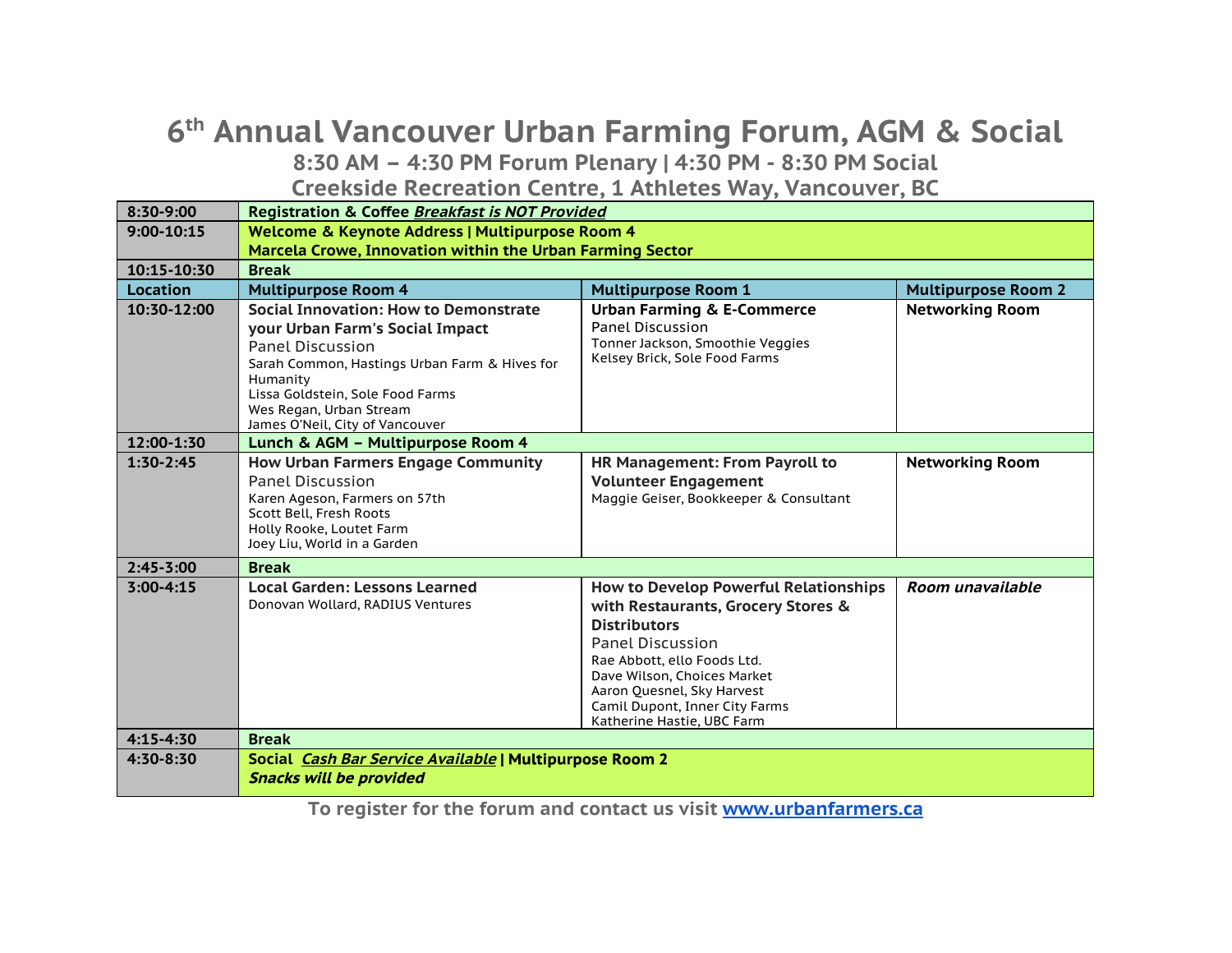# 9:00-10:15 Welcome, Update from the City of Vancouver & Keynote Address

The morning will start off with a welcome from the Vancouver Urban Farming Society and an update from the City of Vancouver on their urban farming policy developments.

### **Keynote Address: Innovation within the Urban Farming Sector Marcela Crowe, Vancouver Urban Farming Society**

In this one-hour presentation, Marcela will provide an overview of the trends and innovation found within the emerging urban farming sector across North America. Business models and case studies will be explored with a focus on sustainable design, scalability, and social impact. Marcela will conclude her presentation with an eye to Vancouver and explore opportunities that exist to sustainably grow Urban Farming in this city and beyond.

### **About Marcela Crowe**

Coming to us from Toronto, Marcela's experience includes consultation services in the agricultural sector. Working with early-stage and established organizations in the for- and non-profit sectors, her projects include: designing profitable, sustainable and scalable farms, grant research & writing, formulating business models/plans and establishing new sales channels. She holds <sup>a</sup> Masters of Environmental Studies from York University. Marcela Crowe was recently hired on as the Executive Director for the Vancouver Urban Farming Society. She enjoys meetings on the farm as well as connecting and getting to know farmers and social innovators alike. Marcela continues to work enthusiastically with clients as <sup>a</sup> farm & business management consultant.

## 10:30-12:00 Morning Concurrent Sessions

**Social Innovation: How to Demonstrate your Urban Farm's Social Impact - Panel Discussion Sarah Common, Farm Manager, Hastings Urban Farm & Co-Founder, Hives for Humanity Lissa Goldstein, Director of Operations, Sole Food Farms Wes Regan, Co-Founder, Urban Stream James O'Neill, Social Planner, City of Vancouver**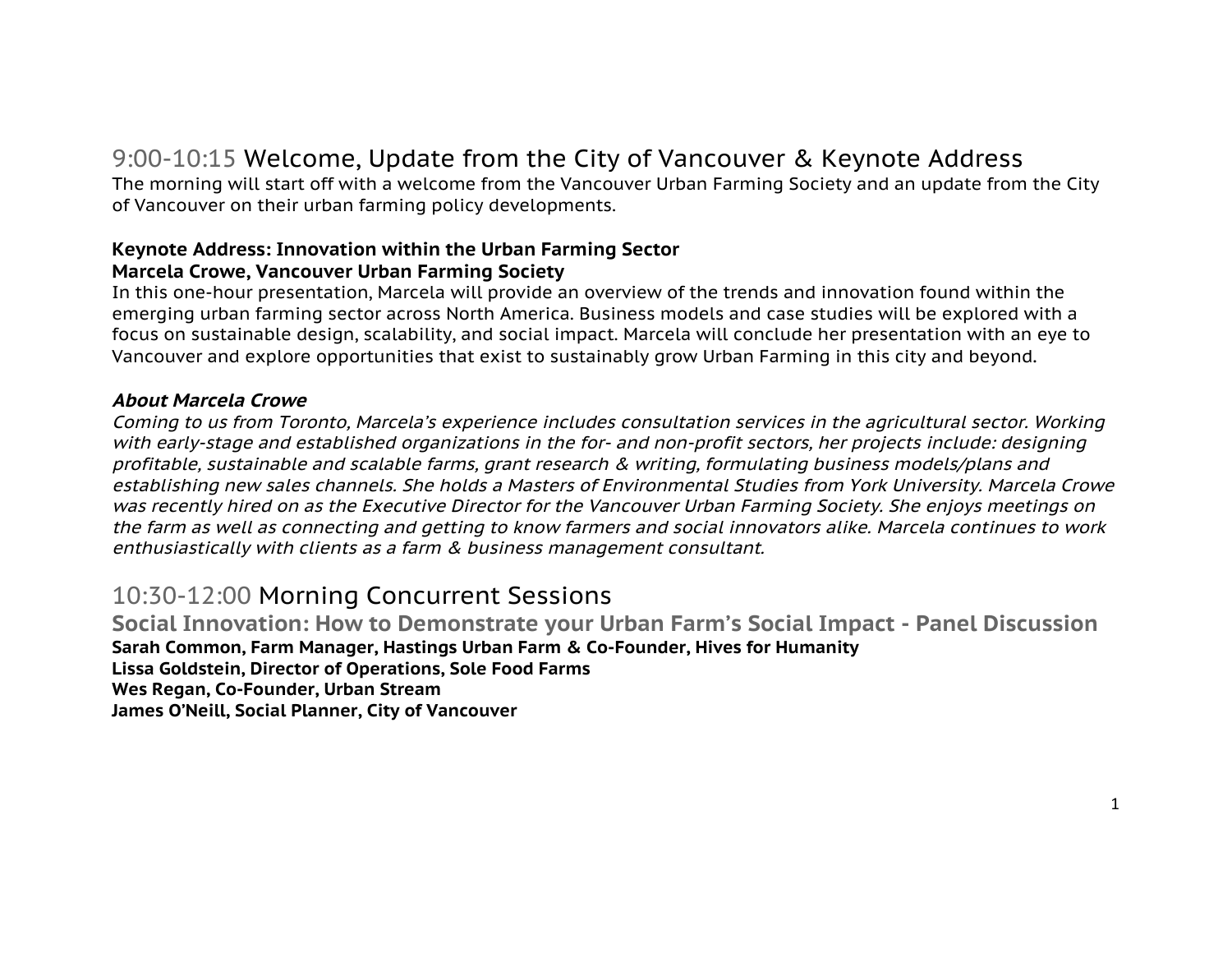Panelists will explore and share their experiences with different approaches to Social Impact Measurement. Social Impact Measurement helps organizations to plan better, implement more effectively, and successfully bring initiatives to scale. It also supports stakeholder communication and can be an effective tool to engage funders and social investors. Being able to measure and articulate social impact is a powerful asset to social purpose urban farming ventures, both from the perspective of efficiency and sustainability.

#### **About the Panel**

**Sarah Common** is the Farm Manager for Hastings Urban Farm, and Co-Founder of Hives for Humanity. Operated by the Portland Hotel Society, Hastings Urban Farm provides low barrier employment and access to fresh produce to the residents of the Downtown East Side.

**Wes Regan**has worked in Sustainable Community Economic Development since 2009 with a focus on social enterprise, public policy and inclusive economic development in low-income communities. He was the founding Executive Director of Canada's first Social Innovation Business Improvement Area, Hastings Crossing BIA, and is a Co-founder of Urban Stream, a food systems technology firm focusing on food waste solutions in urban communities.

**Lissa Goldstein** is the Director of Operations for Sole Food Farms where she has worked for four years. She moved to Vancouver from the States where she studied food politics, agriculture and international development. She loves her job.

**James O'Neill** is a Social Planner for the City of Vancouver with a key focus on developing policy and supporting initiatives to create more sustainable food systems in Vancouver. He is tasked with working with partners and stakeholders to implement the Vancouver Food Strategy, including enabling urban farming policy.

**Urban Farming & E-commerce - Panel Discussion Tonner Jackson, Co-Founder/Owner, Smoothie Veggies Kelsey Brick, Distributor Coordinator Sole Food Street Farms**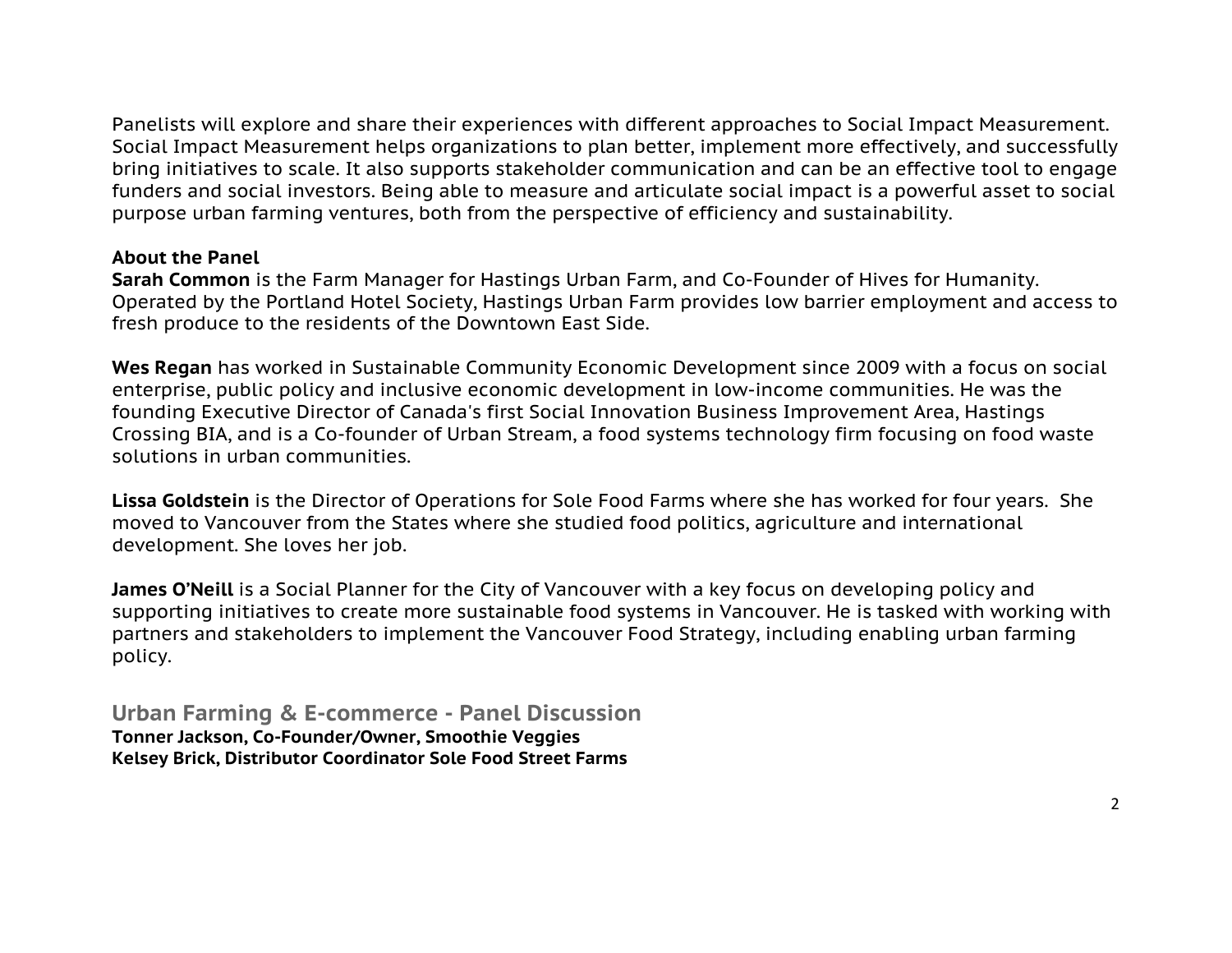Learn about the opportunities and challenges associated with utilizing an e-commerce sales platform for your urban farm. Panelists will share their experiences with online sales, and discuss some of the financial benefits and logistical hurdles associated with this online, direct to consumer, approach. **About the Panel**

**Tonner Jackson**started Smoothie Veggies with one other Co-founder this past Summer, with the goal of making truly healthy eating easier. To do this, Smoothie Veggies takes take local, organically sourced vegetables, and packages them perfectly for smoothies. Each package is optimized and mixed for optimal health and nutrition - you just rip and blend!

**Kelsey Brick,**is responsible for organizing orders of freshly harvested street farm produce for local restaurants, farmers markets, and CSA boxes. Sole Food transforms vacant urban land into street farms that grow artisan quality fruits and vegetables, available at farmer's markets, local restaurants and retail outlets.

## 12:00-1:30 Lunch

Lunch will be catered by [Pastiche.](http://pastiche.co/shared/) With a background in food policy and a breadth of knowledge across the local food sector, Chashma Heinze is an interdisciplinary food junkie — and has been known to collect wild foods, work in policy, on community development projects, conduct research and deliver reports as well as ongoing co-creative design explorations.

Food for this meal has been sourced from our urban farmers in and around Vancouver, with attention to seasonality, freshness and quality.

## 1:00-1:30 AGM Vancouver Urban Farming Society Annual General Meeting

Your forum registration fee gets you an annual membership to the Vancouver Urban Farming Society. During the lunch break, you are invited to attend the AGM. Learn more about what the society is doing and how to get involved. Voting will take place for the 2016 Board of Directors.

## 1:30-3:00 Early Afternoon Concurrent Sessions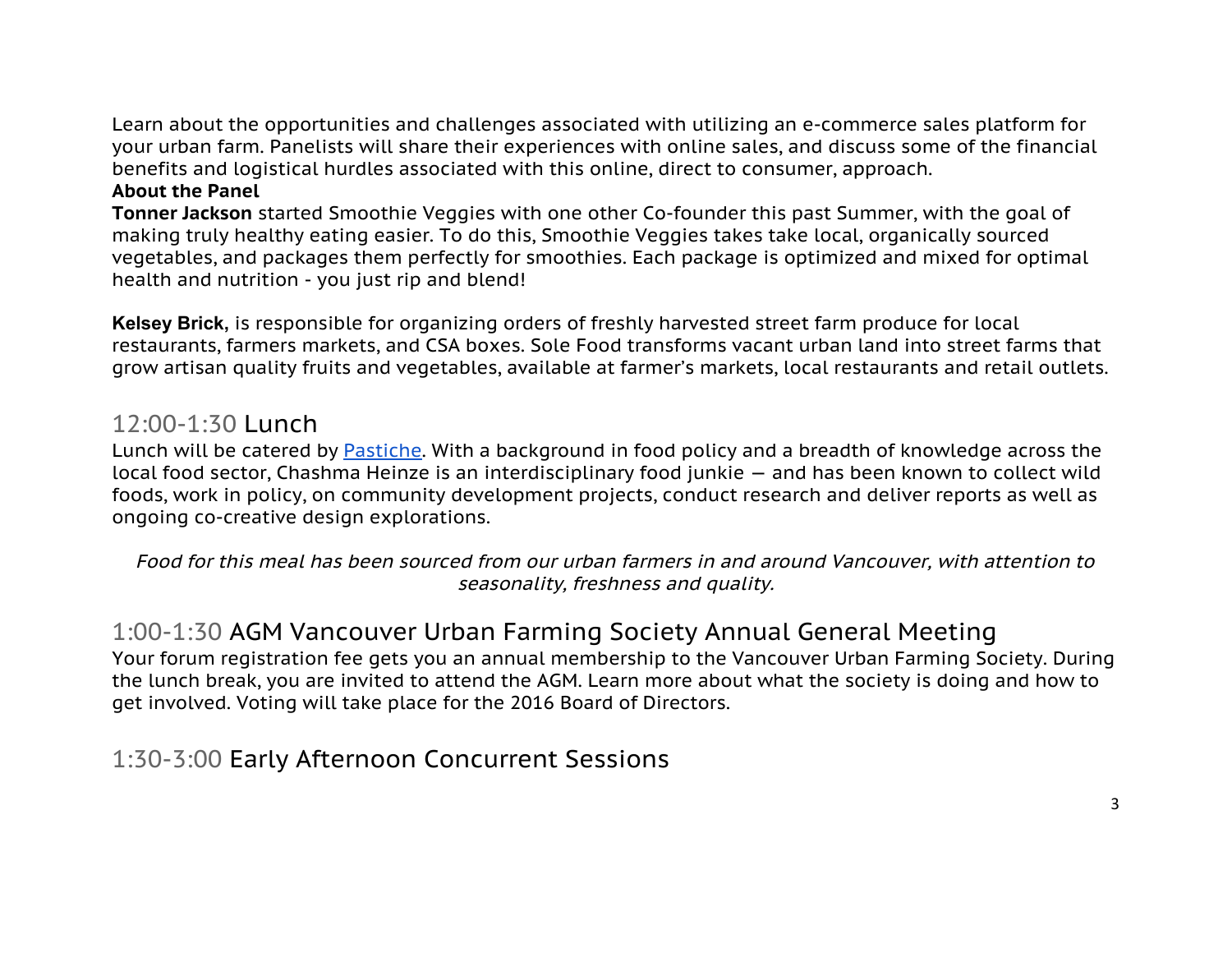## **HR Management: From Payroll to Volunteer Engagement Maggie Geiser**

This session will provide an overview of important tools and techniques for effectively managing on-farm volunteers, interns, and staff, to ensure compliance with legal requirements, tax structures. Maggie will help urban farmers develop a deeper understanding of relevant employment standards regulation in BC, the difference between contractor and employee positions, source deductions, guidelines for the payment of wages, as well as provide review of payroll solutions such as wave payroll software and accounting and bookkeeping solutions.

### **About the Facilitator**

**Maggie Geiser**has many years of experience implementing bookkeeping and accounting systems which match up with the individual needs of small business. She provides an "over the shoulder" approach to help business owners keep things on track with government reporting requirements in the most cost efficient way.

**How Urban Farmers Engage Community - Panel Discussion Karen Ageson, Farmers on 57th Scott Bell, Farm Manager, Fresh Roots Urban Farm Society Holly Rooke, Neighbourhood Farmer, Loutet Farm Joey Liu, Community Development Coordinator, World in a Garden**

Urban farms operating within the city engage community in many ways, from educational and volunteer opportunities to edible landscaping in the public and private realm. Panelists share experiences on engaging their surrounding communities on the farm, whether through educational programs, on-farm markets, and other practices that draw neighbours onto the farm.

### **About the Panel**

**Karen Ageson,** Board President of the Vancouver Urban Farming Society, is an urban farmer with [Farmers](http://farmerson57th.ca/) on [57th.](http://farmerson57th.ca/) Since 2009, Farmers on 57th has managed 1 acre of productive and therapeutic gardens on the grounds of George Pearson Centre, a Vancouver Coastal Health facility and home to 120 people living with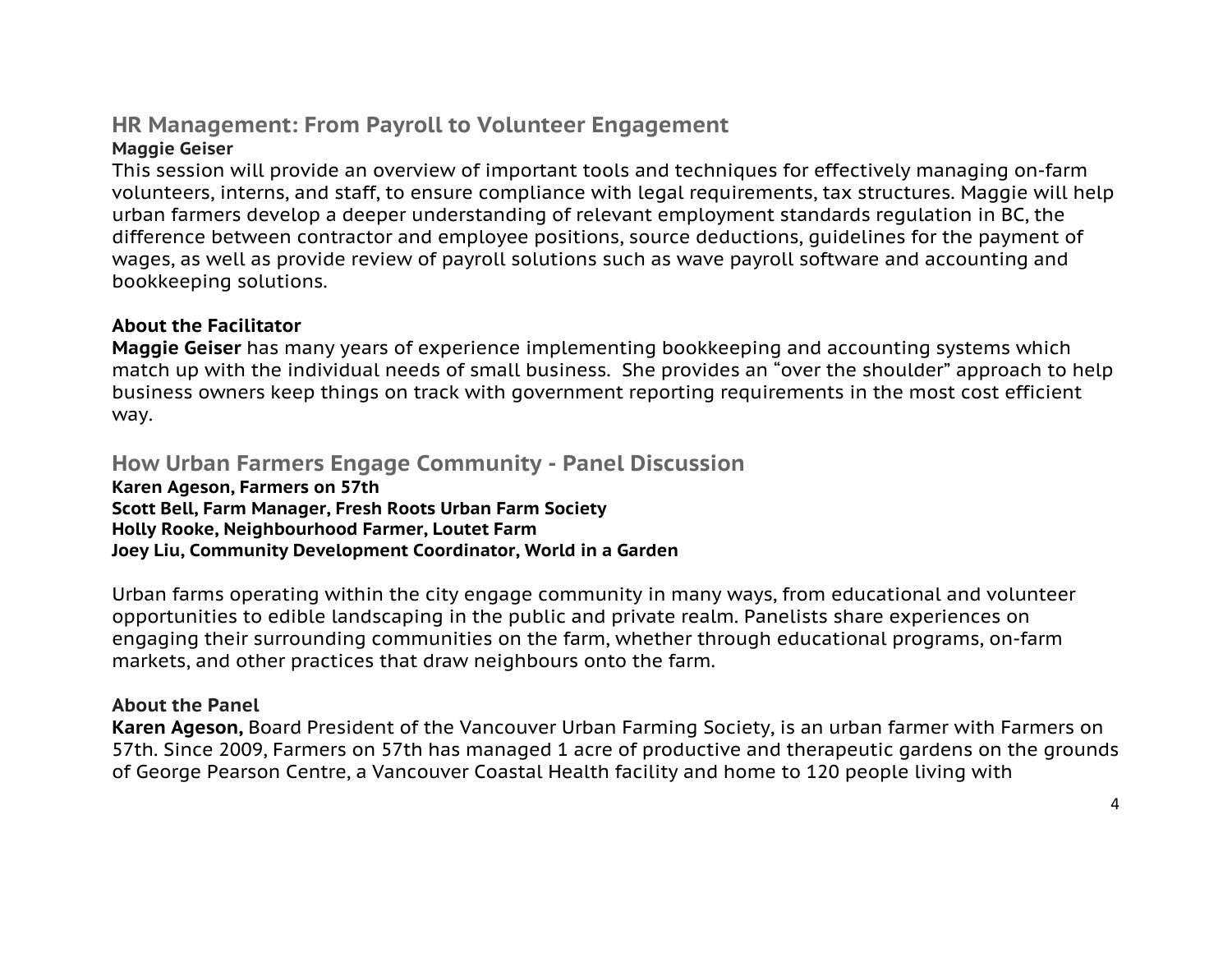disabilities. Farmers on 57th engages community through therapeutic programming for residents of George Pearson, season long grow your own food courses, community garden plots, volunteer opportunities, farm tours, classes and a community shared agriculture program.

**Scott Bell,** has been farming for seven years in both an urban and rural context. He holds a Bachelor's Degree in Agroecology giving him the theoretical knowledge to backup the practical skills he puts to use in the Fresh Roots Urban Farm market gardens.

**Holly Rooke** has worked on community development projects across Canada and abroad, and it was during her time running a school and family garden program in Honduras that she saw the potential for enhancing community through growing food. After two years fine-tuning her skills as an apprentice at an organic farm in Ladner, BC, she joined the Edible Garden Project as Neighbourhood Farmer, managing two urban farm sites which are run as social enterprises.

**Joey Liu** is the Community Development Coordinator at The World In A Garden (TWIG), which educates community and youth about the nutritional, cultural and environmental aspects of growing and eating food. Joey manages the Communal Garden, volunteer and outreach program, and helps coordinate TWIG's summer program called Bee-coming Leaders: A Bee School For Kids!

# 3:15-4:30 Late Afternoon Concurrent Sessions

## **Local Garden: Lessons Learned**

### **Donovan Wollard, Director, RADIUS Ventures**

In 2011, Donovan Woollard partnered with Alterrus Systems to develop and launch Local Garden, a vertical farm on an underutilized parkade in downtown Vancouver. The business ran for one and a half years, achieved market success, and generated employment before Alterrus' bankruptcy led to Local Garden being shut down in late 2013.

Donovan will host an interactive discussion about Local Garden and its implications for other ambitious efforts to increase the percentage of our food coming from local sources.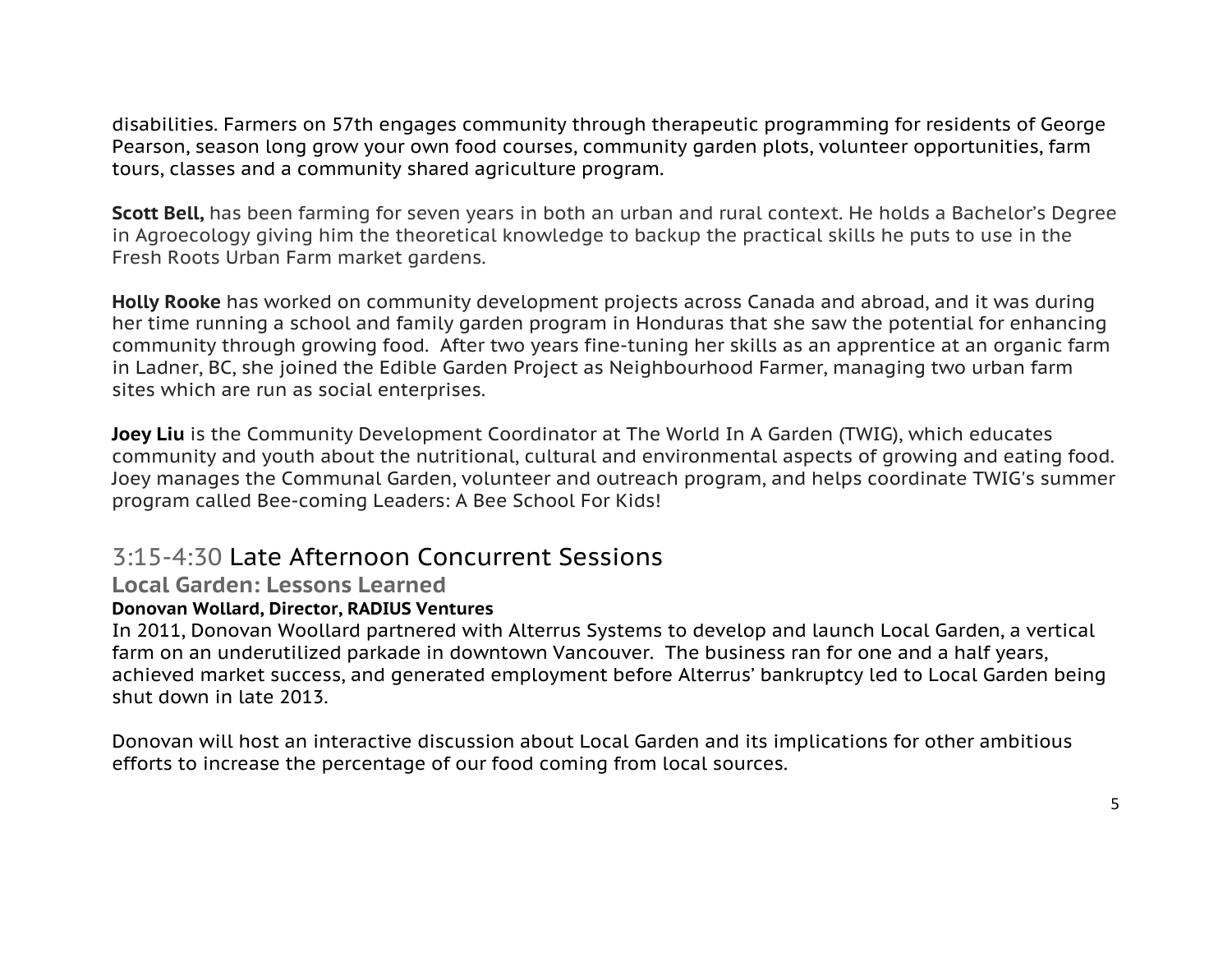#### **About the Facilitator**

**Donovan**is an experienced entrepreneur focusing on ventures that promote social and environmental justice, and ecosystem health. He currently runs RADIUS Ventures, an impact focused business incubator at SFU, and is a partner in Persephone Brewing Company, a farm-based brewery on the Sunshine Coast.

**How to Develop Powerful Relationships with Restaurants, Grocery Stores and Distributors - Panel Discussion**

**Rae Abbott, Chief Operations Officer, ello Foods Ltd. Dave Wilson, Produce and Floral Operations Manager, Choices Market Aaron Quesnel, Founder/Owner, Sky Harvest Camil Dupont, Co-Founder/Co-Owner & Head Farmer, Inner City Farms Katherine Hastie, Volunteer Coordinator, UBC Farm**

Panelists share their experiences from both sides of the relationship on how to effectively sell to local restaurants, grocery stores and other distributors.

#### **About the Panel**

**Rae Abbott** is the Chief Operations Officer at ello Foods, and believes in sustaining thriving communities through healthy, local and well-grown food. ello is a local, high quality food distributor and refrigeration logistics company based in Vancouver, Canada.

**Dave Wilson** has 20+ years experience in the retail produce industry, and has helped shaped the Choices core values and purchasing strategies, believing in BC farmers first and ethical sourcing programs. Dave's also a member of the local food community as a volunteer with Fair Trade Vancouver, creator of the Pennies for Peru Flood Relief Program, a council member of the Vancouver Food Policy Council and a former Steering Committee member of FarmFolk CityFolk.

**Aaron Quesnel** is founder and owner of Sky Harvest, Canada's first Certified Organic urban farm. Sky Harvest grows high-quality organic microgreens and specialty greens for restaurants and retail in Vancouver. The